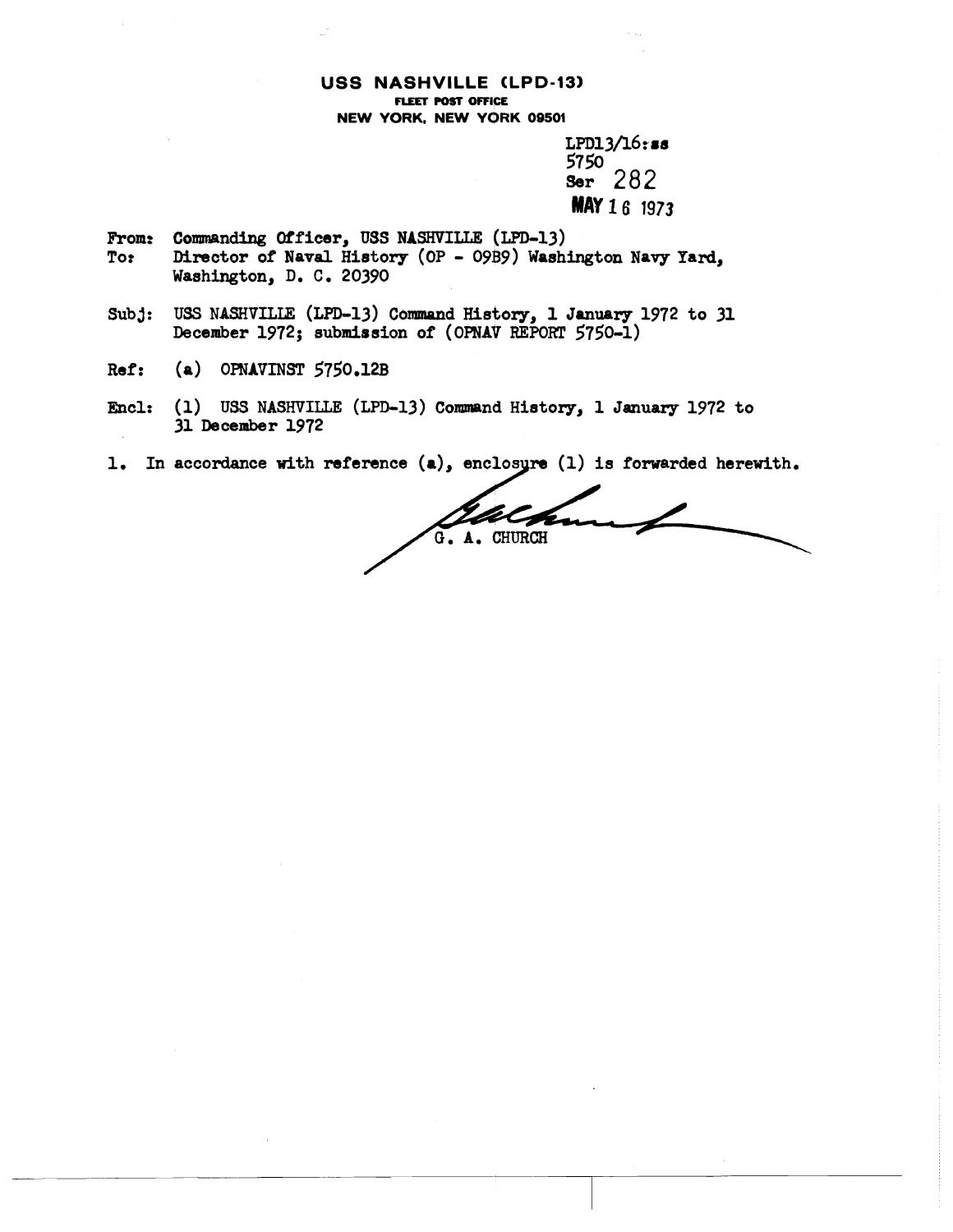# CCP4MAND **HISTCRY 1972**

### **TABLE OF CONTENTS**

I. CHRONOLOGY OF EVENTS

**11. BASIC NARRATIVE** 

- **A.** RESUME OF COMMAND
- **B. OFBRATIONS**
- **C. SPECIAL TOPICS**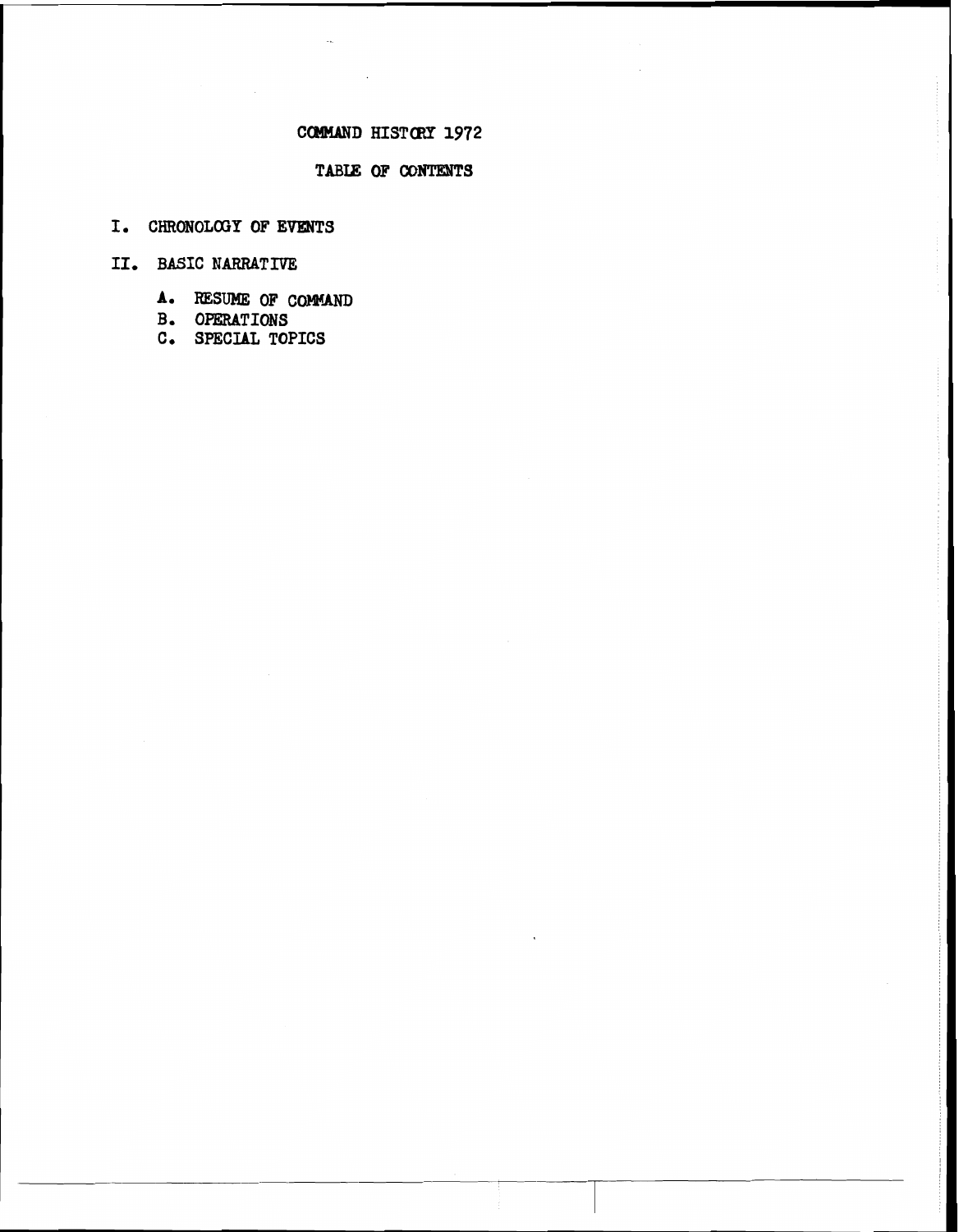## COMMAND HISTORY

# I. CHRONOLOGY OF SIGNIFICANT EVENTS 1972

| $10 - 13$ January | Type training off Camp Pendleton                                                                                                                                             |
|-------------------|------------------------------------------------------------------------------------------------------------------------------------------------------------------------------|
| $17 - 20$ January | Type training off VACAPES                                                                                                                                                    |
| 28 January        | Departed for Operations with Caribbean Ready<br>Group as a unit of Amphibious Squadron TWO                                                                                   |
| 23 January        | While conducting alongside drills, USS SHREVEPORT<br>(LPD-12) collided with USS NASHVILLE (LPD-13)<br>causing damage to starboard side and starboard<br>catwalk of NASHVILLE |
| 16 March          | NASHVILLE returns to Norfolk for upkeep period<br>and repairs to starboard side                                                                                              |
| 13 April          | Departed Norfolk for operations with Caribbean<br>Amphibious Ready Group                                                                                                     |
| 25 April          | Joint Amphibious Operations in VERITAS V with<br>Brazilian units off Vieques, Puerto Rico                                                                                    |
| 4 May             | Joint Amphibious Operations in VENUS II with<br>Venezuelan units off Vieques, Puerto Rico                                                                                    |
| $11 - 20$ May     | Amphibious Operations during EXOTIC DANCER V                                                                                                                                 |
| 21 May            | Returned to Norfolk for upkeep and preparations<br>for NATRONLANT                                                                                                            |
| $9$ June          | Captain D. F. MILLIGAN, USN was relieved by<br>Captain T. H. REPLOGLE as Commanding Officer<br>of NASHVILLE                                                                  |
| 12 June           | Underway with USS SHREVEPORT for NATRONLANT 1972                                                                                                                             |
| 1 August          | Returned to Norfolk for upkeep and to make<br>preparations for OPERATION PEGASUS                                                                                             |
| 23 August         | Departed Norfolk for Athens, Greece on OPERATION<br><b>PEGASUS</b>                                                                                                           |
| 25 September      | Returned to Norfolk for leave and upkeep period<br>Subsequently switched berths to Naval Amphibious<br>Base, Little Creek on 10 October.                                     |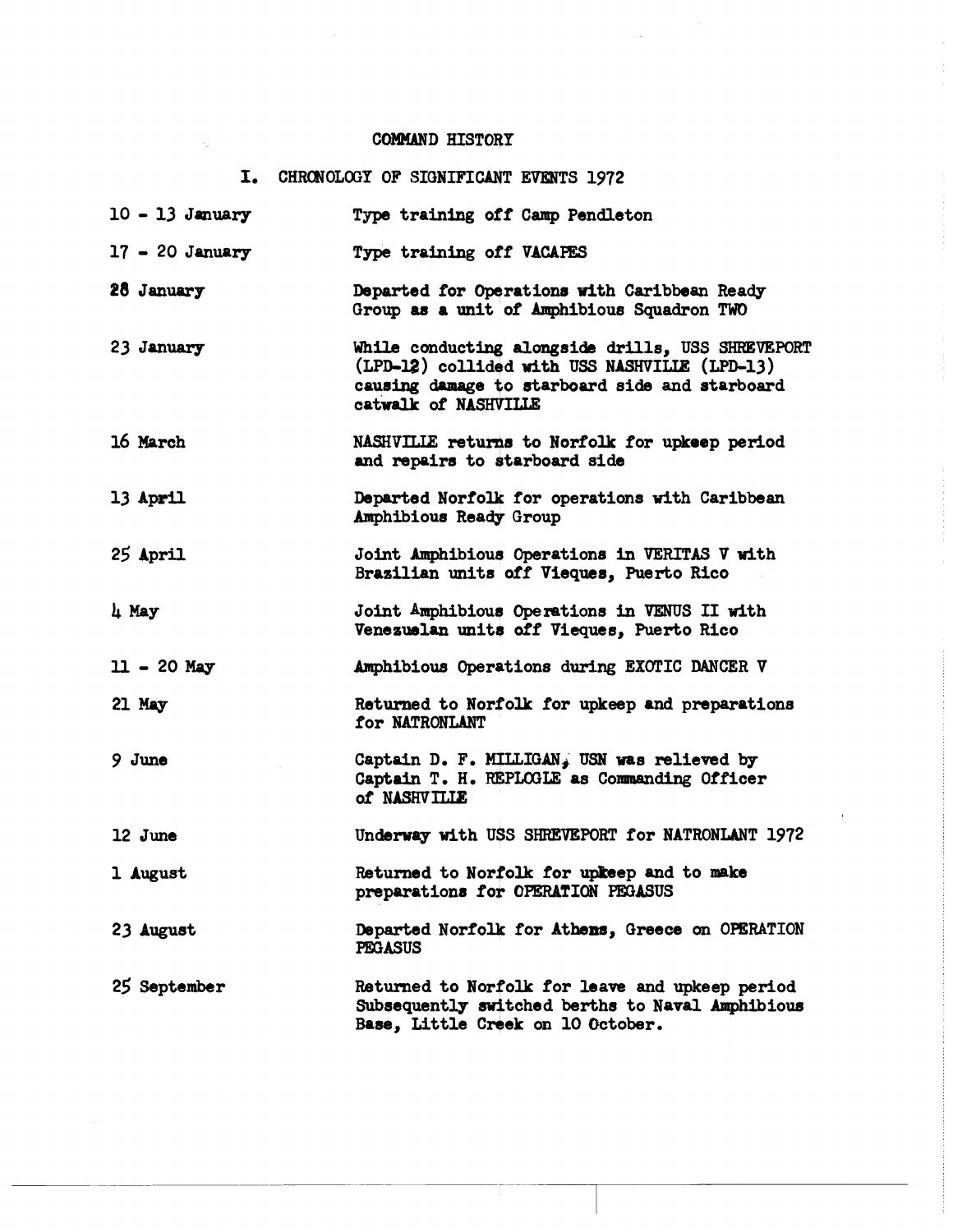**3 Novembe\* NASIVIUE transtorred to Amphibious Squadron SIX** 

13 - 18 November Type training off Onslow Beach and VACAPES

**20 November COMPHIBRON SIX Captain D. M. WELLS, USN** broke his pennant on NASHVILLE

**OPARlU with hpbibiour Squadron TWO** 

**18 November** - **Returned to NAB Little Creek for leave and 31 December upkeep period**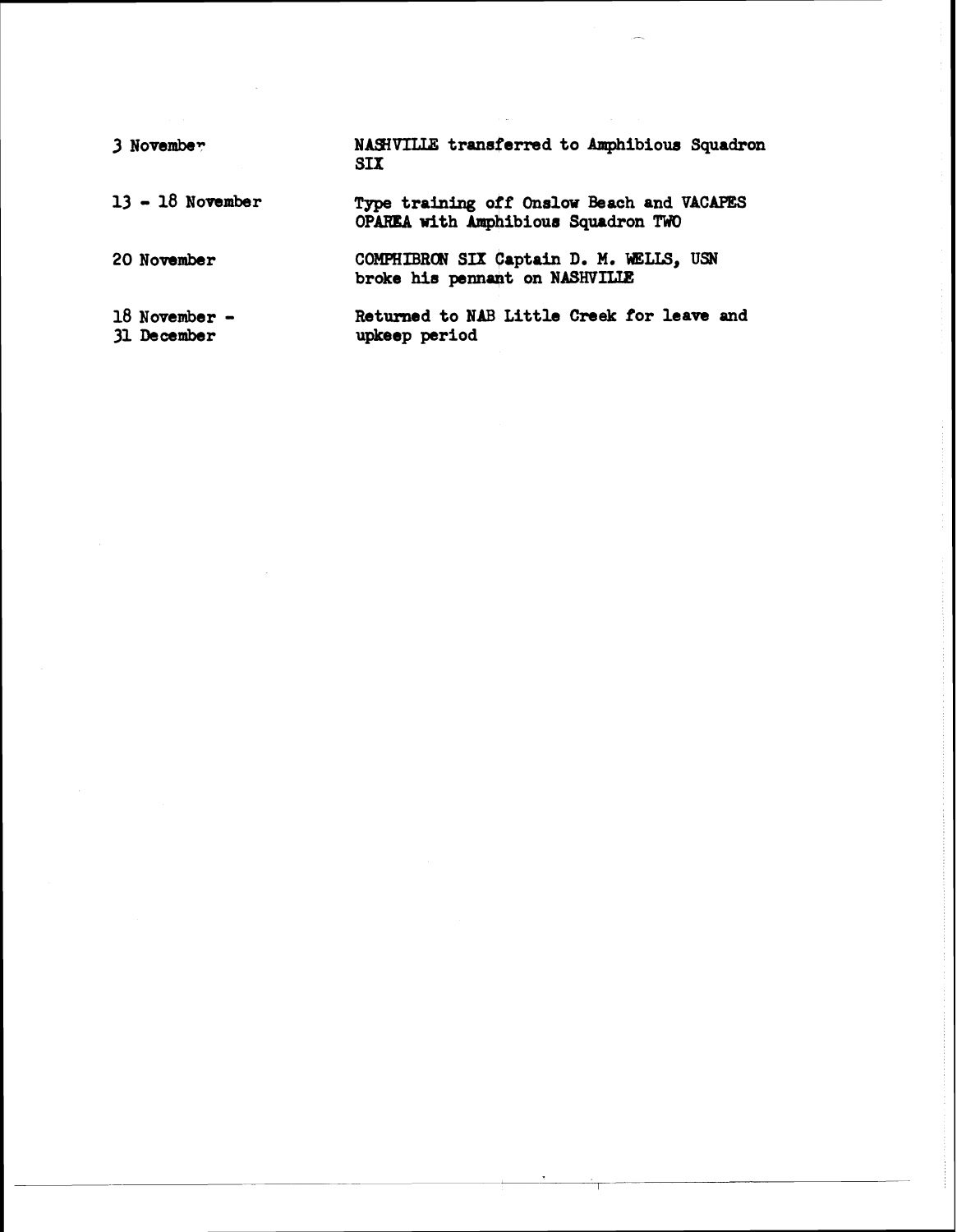## **BASIC NARRATIVE**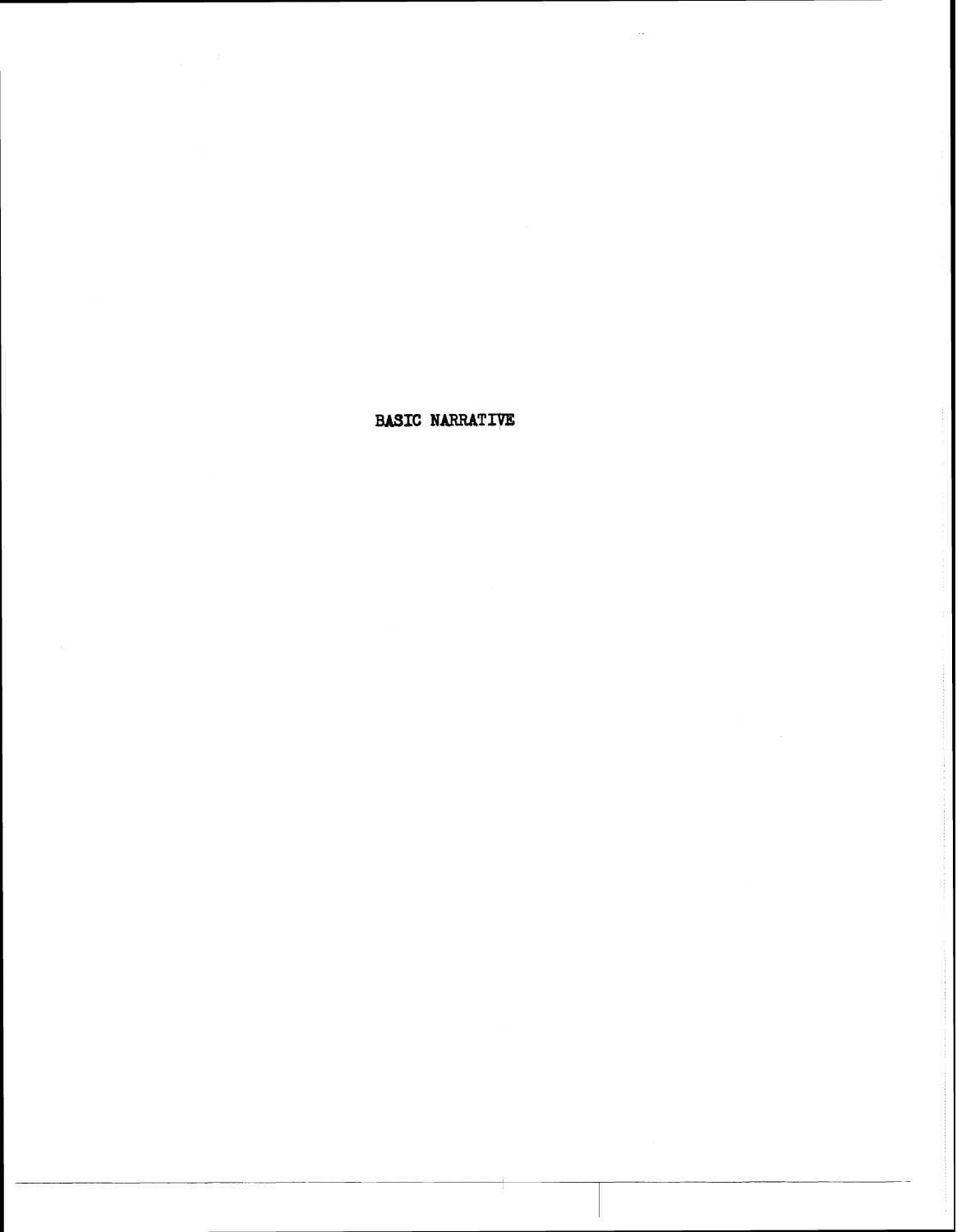#### **A.** RESUME OF COMMAND

The USS NASHVILLE (LPD-13) was commanded from 1 January 1972 to **<sup>9</sup>**June 1972 by Captain **D. F. MILLI(IAN3 . On** return from duty with COMPHIBRON TWO as a unit of the Caribbean Amphibious Ready Group, Captain T. H. REPLOGLE, USN, relieved Captain D. F. MILLIGAN on 9 June 1972 just prior to departing for NATRONLANT 72. Captain REPLOGLE retained command of **NASHVILLE** for the remainder of calendar year 1972.

Through the greater part of 1972, NASHVILLE remained a unit of Amphibious Squadron TWO commanded by Captain F. F. PALMER, USN. On 3 November 1972 the ship was transferred to Amphibious Squadron SIX commanded by Captain D. Mason WELLS, USN.

#### **B. OPERATIONS**

Throughout calendar **year** 1972 NASHVILLE has proven the importance ersatility of the LPD type ship to the Amphibious Force and Navy. The year began with operations with Amphibious Squadron TWO as an int of the Caribbean A Throughout calendar year 1972 NASHVILLE has proven the importance<br>and versatility of the LPD type ship to the Amphibious Force and Navy.

**The** year **began** with operationa with hibious Squadron TWO as **an**  element of the Caribbean Amphibious Ready Group. Together with US Marine personnel the ship conducted tactical training and amphibious training in Panama and Vieques, Puerto Rico. Several landings were conducted at Vieques with NASHVILLE's primary function the underway launch of LVT's. Two joint efforts, **VERITAS V** and **VENUS II**, conducted with Brazilian and Venezuelan units respectively, showed outstanding coordination between Naval and Marine units with obvious communicative disadvantages, in highly complex amphibious operations. EXOTIC DANCER V climaxed the Ready Group's activities as NASHVILLE returned to homeport to prepare for NATRONLANT 1972.

On 12 June 1972, after Captain T. H. **REPLOGLE** assumed command, **NASHVILLE** departed Norfolk with the USS SHREVEPORT (LPD-12) for NATRONLANT 1972, shipboard training for US Naval Academy Midshipmen. The daily NASHVILLE departed Norfolk with the USS SHREVEPORT (LPD-12) for NATRO<br>1972, shipboard training for US Naval Academy Midshipmen. The daily<br>schedule included engineering, CIC and shiphandling drills while tran<br>the Atlantic e schedule included engineering, CIC and shiphandling drills while transiting the Atlantic enroute to the liberty port8 of Hamburg, Germany; Portsmouth, England; and Bmst, **France,** 

NASHVILLE returned to lorfolk on Awst 1, 1972 to **make** preparations for OPERATION PEGASUS. An unprecedented cruise by any standard, PEGASUS proved one more facet of the LPD's versatility: the safe and comfortable transport of 151 women and children together with their automobiles, household goods, and pets to Athens, Greece, their new homeport. The passengers were dependents of the men of DESRON 12, the first destroyer squadron to be homeported in the Mediterranean in the CNO<sup>1</sup>s pilot program. For the cruise the ship prepared a playground on the flight deck, a kennel in the helo hanger, a nursery in the Captain's cabin, fenced all **liferails with safety wire and even provided the pet dogs with their own** fire hydrant. OPERATION PEGASUS came to a successful conclusion in Athens as all passengers, pets and household goods arrived safely after an enjoyable and interesting voyage for pasamgers and **crew** alike,